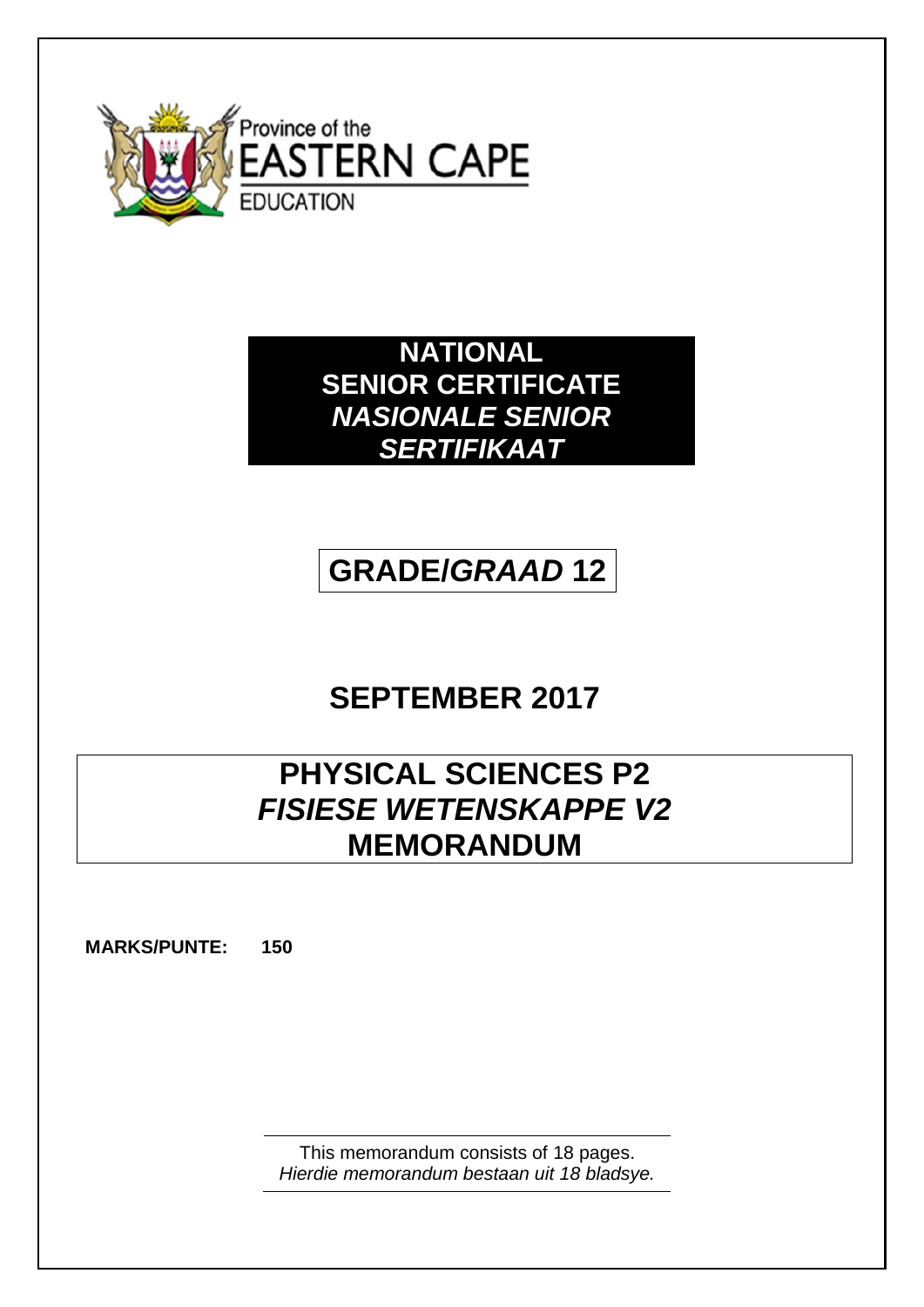#### **GUIDELINES FOR MARKING/***RIGLYNE VIR NASIEN*

This section provides guidelines for the way in which marks will be allocated. The broad principles must be adhered to in the marking of Physical Sciences tests and examinations.

*Hierdie afdeling verskaf riglyne vir die manier waarop punte toegeken sal word. Die breë beginsels moet tydens die nasien van Fisiese Wetenskappe toetse en eksamens gevolg word.*

### 1.1 **MARK ALLOCATION/***PUNTETOEKENNING*

1.1.1 **Definitions/***Definisies***:** Two marks will be awarded for a correct definition.No marks will be awarded for an incorrect or partially correct definition. *Twee punte sal vir 'n korrekte definisie toegeken word. Geen punte sal vir 'n verkeerde of gedeeltelik korrekte definisie toegeken word nie.*

#### 1.1.2 **Calculations/***Berekeninge***:**

- o Marks will awarded for: correct formula, correct substitution, correct answer with unit. *Punte sal toegeken word vir: korrekte formule, korrekte substitusie, korrekte antwoord met eenheid.*
- o No marks will be awarded if an incorrect or inappropriate formula is used, even though there may be relevant symbols and applicable substitutions. *Geen punte sal toegeken word waar 'n verkeerde of ontoepaslike formule gebruik word nie, selfs al is daar relevante simbole en relevante substitusies.*

# 1.1.3 **Explanations and interpretations/Verduidelikings en interpretasie:**

Allocation of marks to questions requiring interpretation or explanation e.g. AS 1.4, 2.2, 2.3, 3.1, 3.2 and 3.3, will differ and may include the use of rubrics, checklists, memoranda, etc. In all such answers emphasis must be placed on scientific concepts relating to the question.

*Toekenning van punte by vrae wat interpretasie of verduideliking vereis bv. AS 1.4, 2.2, 2.3, 3.1, 3.2 en 3.3, sal verskil en mag die gebruik van rubrieke, kontrolelyste, memoranda, ens. insluit. By al hierdie antwoorde moet die beklemtoning op die wetenskaplike konsepte, met betrekking tot die vraag, val.*

### 1.2 **FORMULAE AND SUBSTITUTIONS/***FORMULES EN SUBSTITUSIE*

1.2.1 Mathematical manipulations and change of subjects of appropriate formulae carry no marks, but if a candidate starts with the correct formula and then changes the subject of the formula incorrectly, marks will be awarded for the formula and the correct substitutions. The mark for the incorrect numerical answer is forfeited.

> *Wiskundige manipulering en verandering van die voorwerp van toepaslike formules dra geen punte nie, maar as 'n kandidaat begin met die korrekte formule en dan die voorwerp van die formule verkeerd uitwerk, sal punte vir die formule en korrekte substitusie toegeken word.*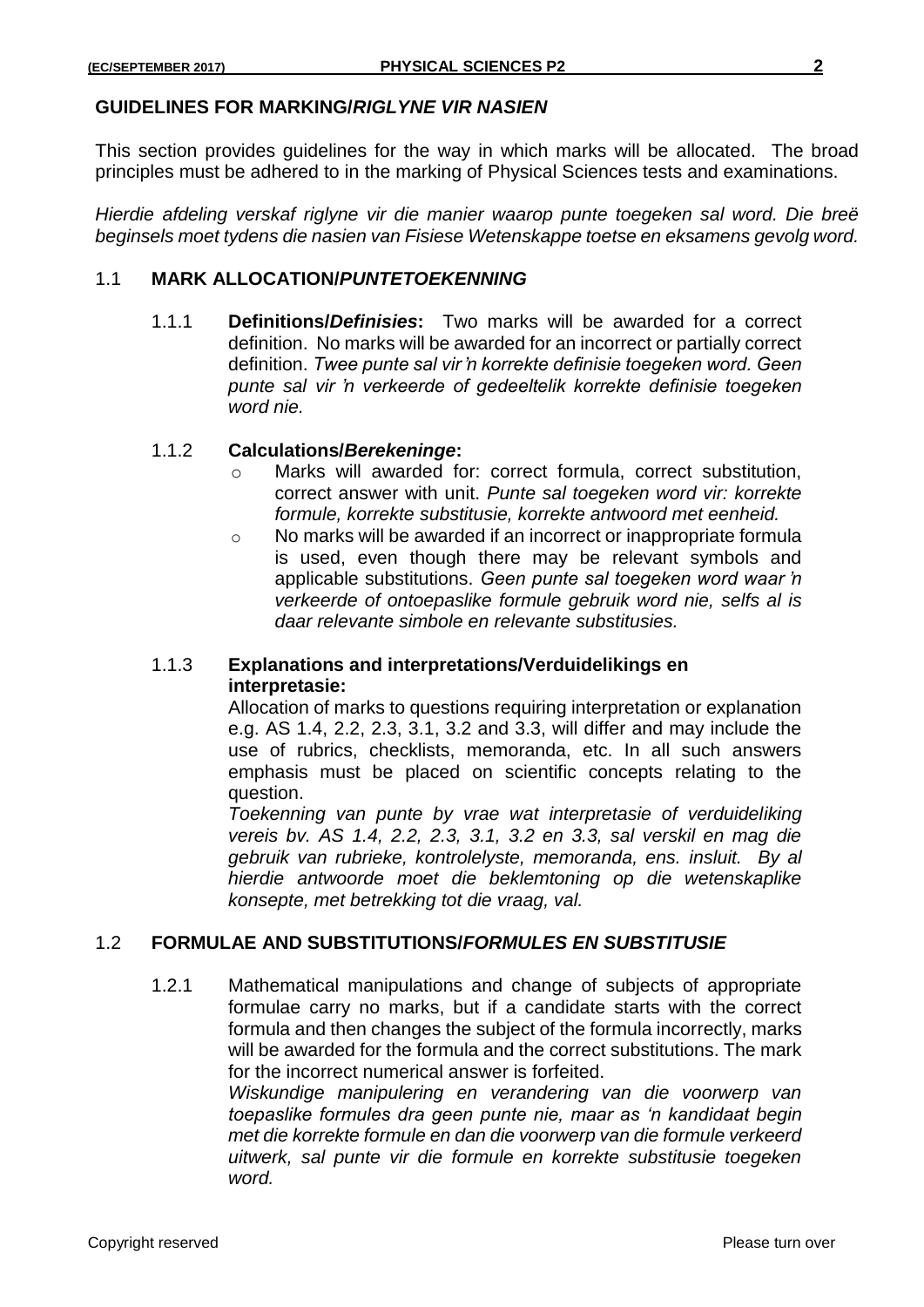- 1.2.2 When an error is made during **substitution into a correct formula**, a mark will be awarded for the correct formula and for the correct substitutions, but **no further marks** will be given. *Wanneer 'n fout gedurende substitusie in 'n korrekte formule begaan word, sal 'n punt vir die korrekte formule en vir korrekte substitusie toegeken word, maar geen verdere punte sal toegeken word nie.*
- 1.2.3 Marks are only awarded for a formula if a calculation had been **attempted,** i.e. substitutions have been made or a numerical answer given.

*Punte sal slegs toegeken word vir 'n formule as 'n poging aangewend was om 'n berekening te doen d.w.s. substitusie was gedoen of 'n numerieke antwoord word verskaf.*

- 1.2.4 Marks can only be allocated for substitutions when values are substituted into formulae and not when listed before a calculation starts. *Punte kan slegs toegeken word vir substitusies wanneer waardes in formules ingestel is en nie vir waardes wat voor 'n berekening gelys is nie.*
- 1.2.5 All calculations, when not specified in the question, must be done to two decimal places. *Alle berekenings, wanneer nie in die vraag gespesifiseer word nie, moet tot twee desimale plekke gedoen word.*

# 1.3 **UNITS/***EENHEDE*

- 1.3.1 Candidates will only be penalised once for the repeated use of an incorrect unit **within a question or sub-question.** *'n Kandidaat sal slegs een keer gepenaliseer word vir die herhaaldelike gebruik van 'n verkeerde eenheid in 'n vraag of subvraag.*
- 1.3.2 Units are only required in the final answer to a calculation. *Eenhede word slegs in die finale antwoord tot 'n vraag verlang.*
- 1.3.3 Marks are only awarded for an answer, and not for a unit per se. Candidates will therefore forfeit the mark allocated for the answer in each of the following situations:
	- correct answer + wrong unit
	- wrong answer + correct unit
	- correct answer + no unit.

*Punte word slegs vir 'n antwoord en vir 'n eenheid per se toegeken nie. Kandidate sal derhalwe die punt vir die antwoord in die volgende gevalle verbeur:*

- *korrekte antwoord + verkeerde eenheid*
- *verkeerde antwoord + korrekte eenheid*
- *korrekte antwoord + geen eenheid*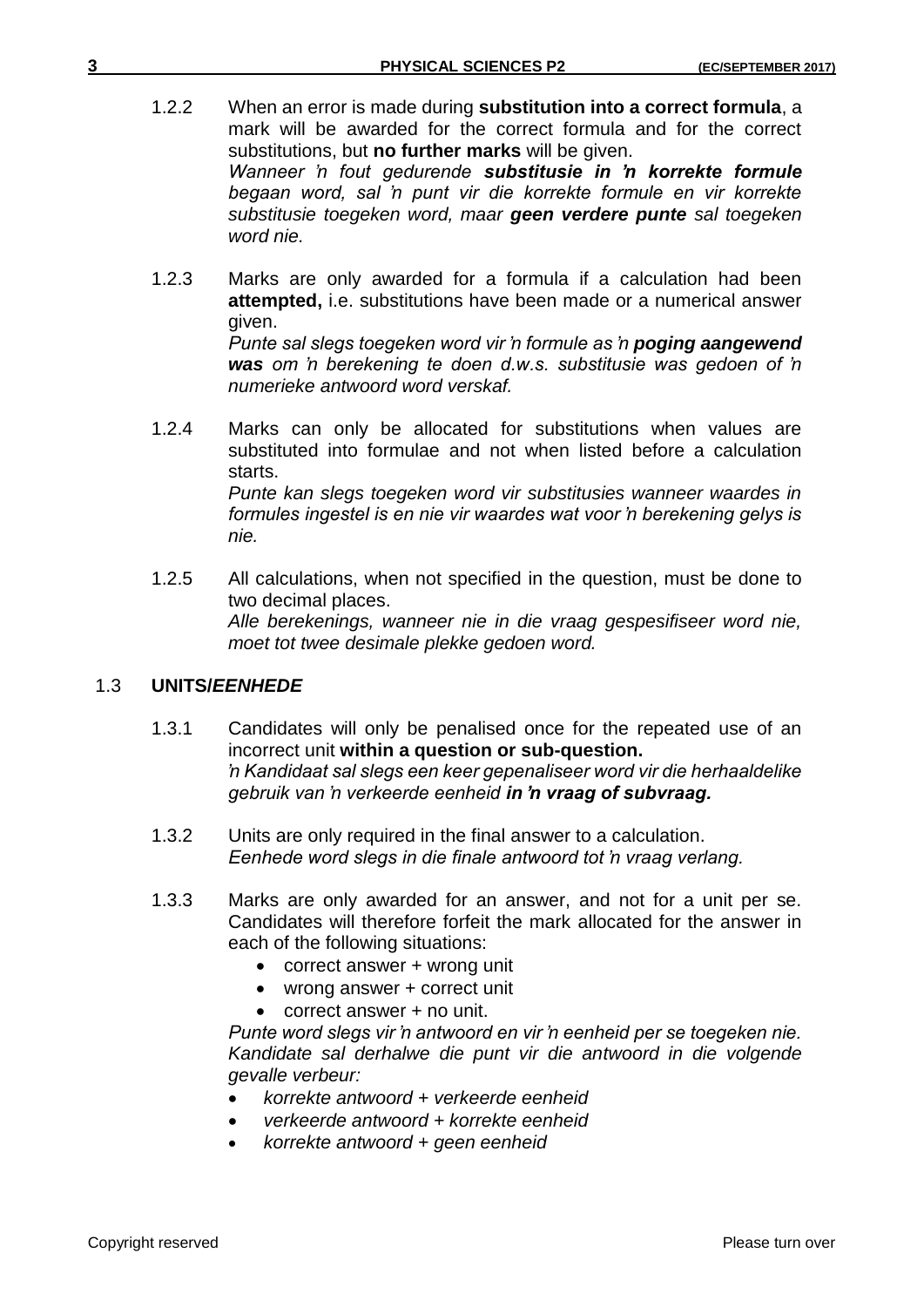1.3.4 SI units must be used except in certain cases, e.g.  $V \cdot m^{-1}$  instead of  $N C^{-1}$ , and cm s<sup>-1</sup> or km h<sup>-1</sup> instead of m s<sup>-1</sup> where the question warrants this. (This instruction only applies to Paper 1). *SI-eenhede moet gebruik word behalwe in sekere gevalle, bv. V.m-1 inplaas van of N<sup>C-1</sup>, en cms*<sup>-1</sup> of km·h<sup>-1</sup> inplaas van m·s<sup>-1</sup> waar die *vraag dit verlang. (Hierdie instruksie geld slegs by Vraestel 1).*

### 1.4 **POSTIVE MARKING/***POSITIEWE NASIEN*

Positive marking regarding calculations will be followed in the following cases: *Positiewe nasien met betrekking tot berekeninge sal in die volgende gevalle geld:*

1.4.1 **Sub-question to sub-question**: When a certain variable is calculated in one sub-question (e.g. 3.1) and needs to be substituted in another (3.2 or 3.3), e.g. if the answer for 3.1 is incorrect and is substituted correctly in 3.2 or 3.3, **full marks** are to be awarded for the subsequent subquestions.

> *Subvraag na subvraag: Wanneer 'n sekere veranderlike in een subvraag (bv. 3.1) bereken word en dan in 'n ander vervang moet word (3.2 of 3.3), bv. Indien die antwoord vir 3.1 verkeerd is en word korrek in 3.2 of 3.3 vervang, word volpunte aan die daaropvolgende subvraag toegeken.*

1.4.2 **A multi-step question in a sub-question**: If the candidate has to calculate, for example, current in the first step and gets it wrong due to a substitution error, the mark for the substitution and the final answer will be forfeited.

> *'n Vraag met veelvuldige stappe in 'n subvraag: Indien 'n kandidaat byvoorbeeld, die aantal mol verkeerd bereken in 'n eerste stap as gevolg van 'n substitusiefout, verloor die kandidaat die punt vir die substitusie sowel as die finale antwoord.*

- 1.4.3 If a final answer to a calculation is correct, full marks will not automatically be awarded. Markers will always ensure that the correct/ appropriate formula is used and that workings, including substitutions, are correct. Indien 'n finale antwoord tot 'n berekening korrek is, sal volpunte nie *outomaties toegeken word nie. Nasieners sal altyd verseker dat die korrekte toepaslike formule gebruik word en dat bewerkings, insluitende substitusies korrek is.*
- 1.4.4 Questions where a series of calculations have to be made (e.g. a circuit diagram question) do not necessarily always have to follow the same order. FULL MARKS will be awarded provided it is a valid solution to the problem. However, any calculation that will not bring the candidate closer to the answer than the original data, will not count any marks. *Vrae waar 'n reeks berekeninge gedoen moet word (bv. 'n stroombaan diagram vraag) hoef nie noodwendig altyd dieselfde orde te volg nie. VOLPUNTE sal toegeken word mits dit 'n geldige oplossing tot die probleem is. Maar, enige berekening wat nie die kandidaat nader aan die antwoord bring as die oorspronklike data, sal geen punte tel nie.*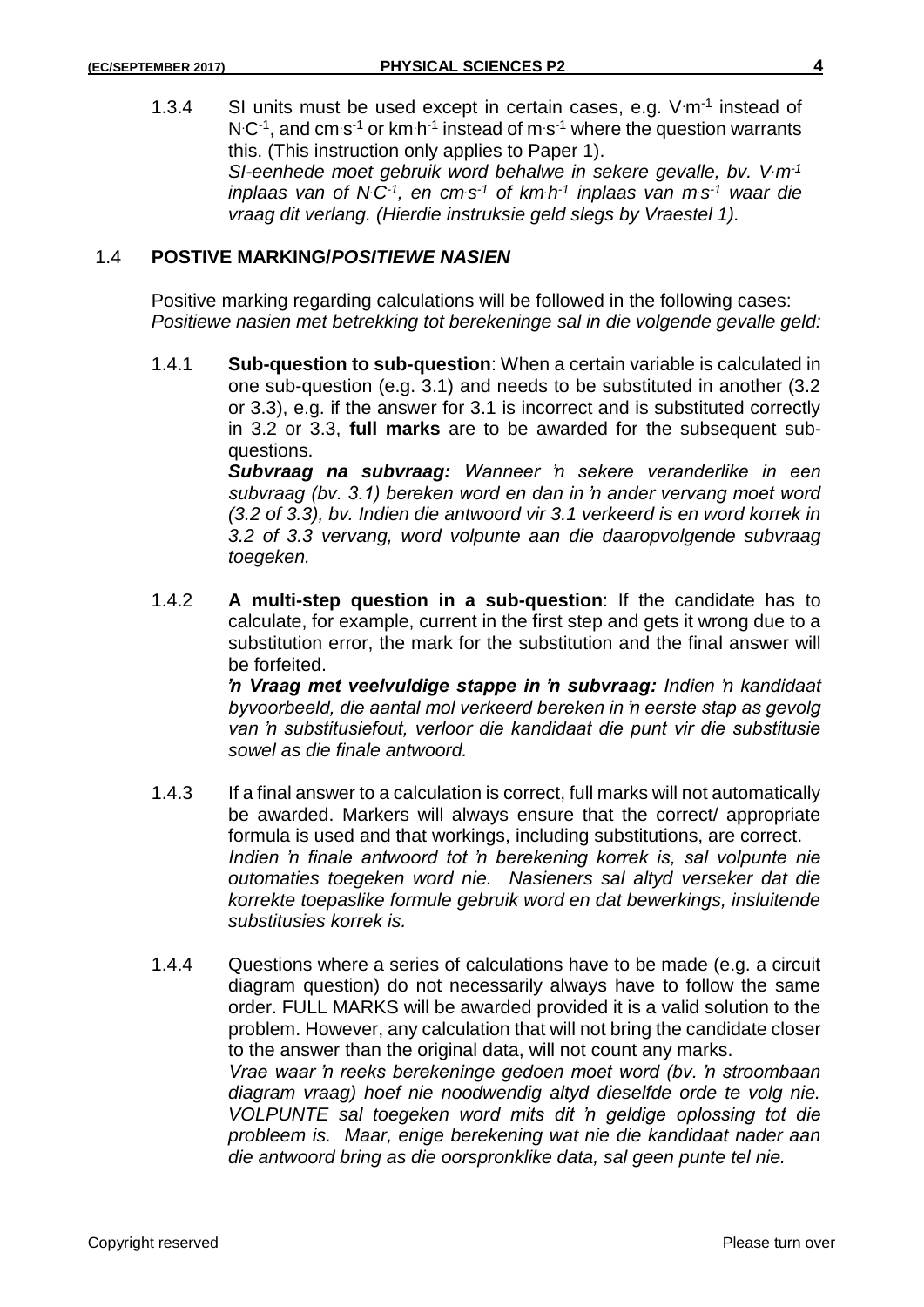- 1.4.5 If one answer or calculation is required, but two given by the candidate, only the first one will be marked, irrespective of which one is correct. If two answers are required, only the first two will be marked, etc. *Indien een antwoord of berekening verlang word, maar twee word deur die kandidaat gegee, sal slegs die eerste een nagesien word, ongeag watter een korrek is. Indien twee antwoorde verlang word, sal slegs die eerste twee nagesien word, ens.*
- 1.4.6 Normally, if based on a conceptual mistake, an incorrect answer cannot be correctly motivated. If the candidate is therefore required to motivate in question 3.2 the answer given to question 3.1, and 3.1 is incorrect, no marks can be awarded for question 3.2. However, if the answer for e.g. 3.1 is based on a calculation, the motivation for the incorrect answer for 3.2 could be considered.

*Normaalweg, as dit gebaseer is op 'n voorstellingsfout, kan 'n verkeerde antwoord nie korrek gemotiveer word nie. As die kandidaat derhalwe gevra word met 'n vraag in 3.2 om die antwoord in vraag 3.1 te motiveer, en 3.1 is verkeerd, sal geen punte vir vraag 3.2 toegeken word nie. Maar, as die antwoord in bv. 3.1 gebaseer is op 'n berekening, kan die motivering vir die verkeerde antwoord oorweeg word.*

1.4.7 If instructions regarding method of answering are not followed, e.g. the candidate does a calculation when the instruction was to *solve by construction and measurement*, a candidate may forfeit all the marks for the specific question.

*Indien instruksies aangaande metode van beantwoording nie gevolg word nie, bv. die kandidaat doen 'n berekening wanneer die instruksie los op deur konstruksie en meting was, mag die kandidaat al die punte vir die spesifieke vraag verbeur.*

1.4.8 For an **error of principle, no marks** are awarded (Rule 1) e.g. If the potential difference is 200 V and resistance is 25 Ω, calculate the current. *Vir 'n foutdraendebeginsel, sal geen punte toegeken word nie (Reël 1) bv. As die potensiaalverskil 200 V en die weerstand 25 Ω is, bereken die stroom*.

| <b>CORRECT</b>          | <b>ANSWER</b>                                | <b>POSSIBLE</b>                                   | <b>ANSWER</b>                                           | <b>POSSIBLE</b>   |
|-------------------------|----------------------------------------------|---------------------------------------------------|---------------------------------------------------------|-------------------|
| <b>KORREK</b>           |                                              | <b>MOONTLIK</b>                                   | $\mathbf{2}$                                            | <b>MOONTLIK</b>   |
|                         | ANTW.<br>(1)                                 |                                                   | ANTW. (2)                                               |                   |
| 200<br>$=\frac{25}{25}$ | $R =$<br>200<br>$=\frac{1}{25}x$<br>$= 8A x$ | $R =$<br>$-x$<br>200<br>$\overline{25}$<br>$= 8A$ | $R = -$<br>R<br>$1=\pm x$<br>25<br>200<br>$= 0.125 A x$ | $= 8A \checkmark$ |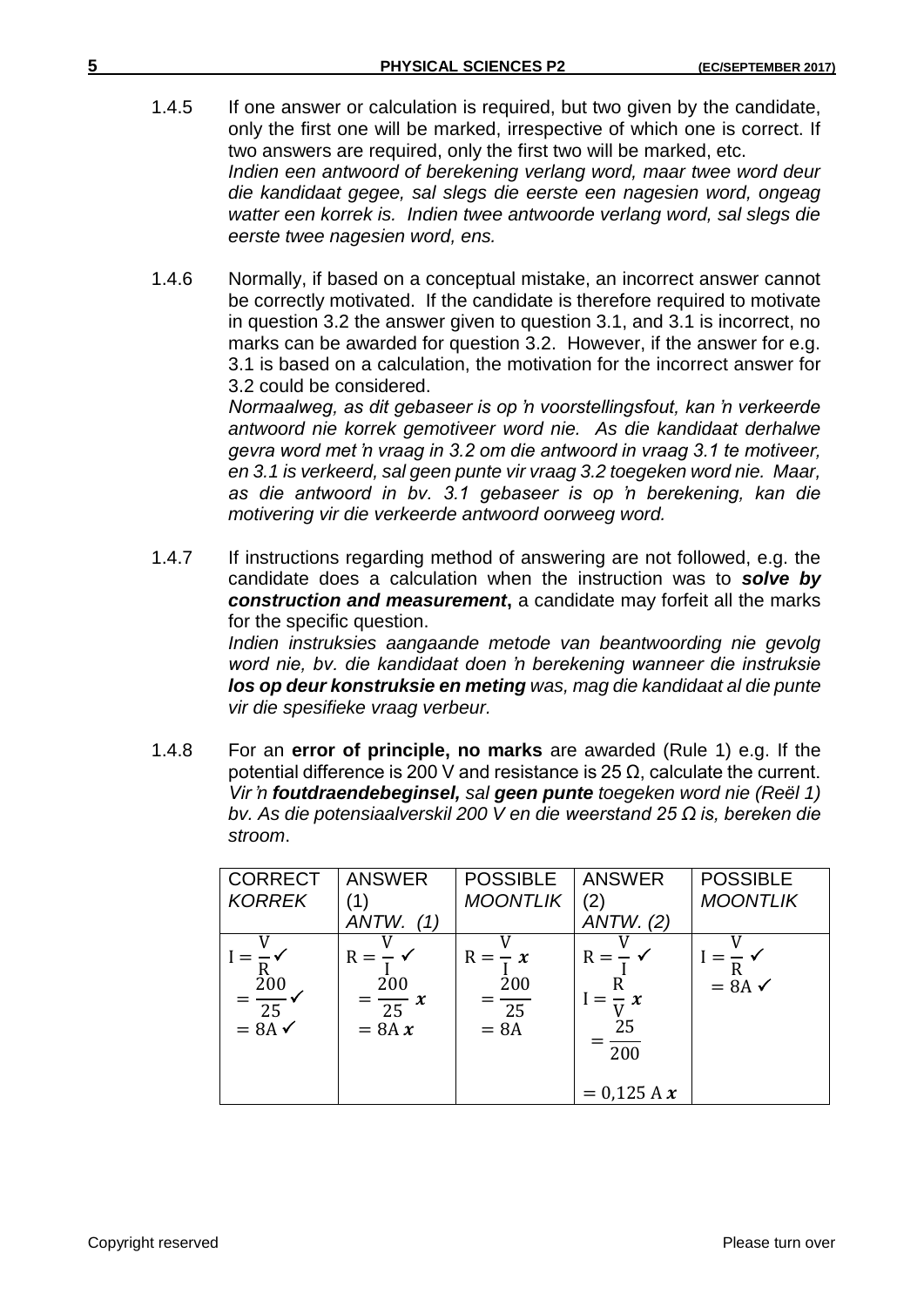#### 1.5 **GENERAL PRINCIPLES OF MARKING IN CHEMISTRY/** *ALGEMENE BEGINSELS VAN NASIEN BY CHEMIE*

The following are a number of guidelines that specifically apply to Paper 2. *Die volgende is 'n aantal riglyne wat spesifiek op Vraestel 2 van toepassing is.*

- 1.5.1 When a chemical **FORMULA** is asked, and the **NAME** is given as answer, only one of the two marks will be awarded. The same rule applies when the **NAME** is asked and the **FORMULA** is given. *Wanneer 'n chemiese FORMULE gevra word en die NAAM word as antwoord gegee, sal slegs een van die twee punte toegeken word. Dieselfde reël geld wanneer die NAAM gevra word en die FORMULE gegee word.*
- 1.5.2 When redox half-reactions are to be written, the correct arrow should be used. If the equation

 $H_2S \to S + 2H^+ + 2e^{-(2/2)}$ 

is the correct answer, the following marks will be given: *Wanneer redokshalfreaksies geskryf moet word, moet die korrekte pyltjie gebruik word. Indien die bostaande vergelyking die korrekte antwoord is, sal die volgende punte toegeken word:*

 $H_2S \leftrightharpoons S + 2H^+ + 2e^{-(1/2)}$  $H_2S \leftarrow S + 2H^+ + 2e^{-(0/2)}$  $S + 2H^+ + 2e^- \leftarrow H_2S$  (<sup>2</sup>/<sub>2</sub>)  $S$  + 2H<sup>+</sup> + 2e<sup>-</sup>  $\leftrightharpoons$  H<sub>2</sub>S (<sup>0</sup>/<sub>2</sub>)

- 1.5.3 When candidates are required to give an explanation involving the relative strength of oxidising and reducing agents, the following is unacceptable:
	- Stating the position of a substance on Table 4 only (e.g. Cu is above Mg).
	- Using relative reactivity only (e.g. Mg is more reactive than Cu).
	- The correct answer would for instance be: Mg is a stronger reducing agent than Cu, and therefore Mg will be able to reduce  $Cu<sup>2+</sup>$  ions to Cu. The answer can also be given in terms of the relative strength as electron acceptors and donors.

*Wanneer kandidate 'n verduideliking moet gee oor die relatiewe sterkte van oksideer- en reduseermiddels, is die volgende onaanvaarbaar.*

- *Meld slegs die posisie van 'n stof op tabel 4 (bv. Cu is bo Mg).*
- *Gebruik slegs relatiewe reaktiwiteit (bv. Mg is meer reaktief as Cu).*
- *Die korrekte antwoord sal byvoorbeeld wees: Mg is 'n sterker reduseermiddel as Cu en derhalwe sal Mg in staat wees om Cu2+ -ione na Cu te reduseer. Die antwoord kan ook in terme van die relatiewe sterkte van elektronakseptors of donors gegee word.*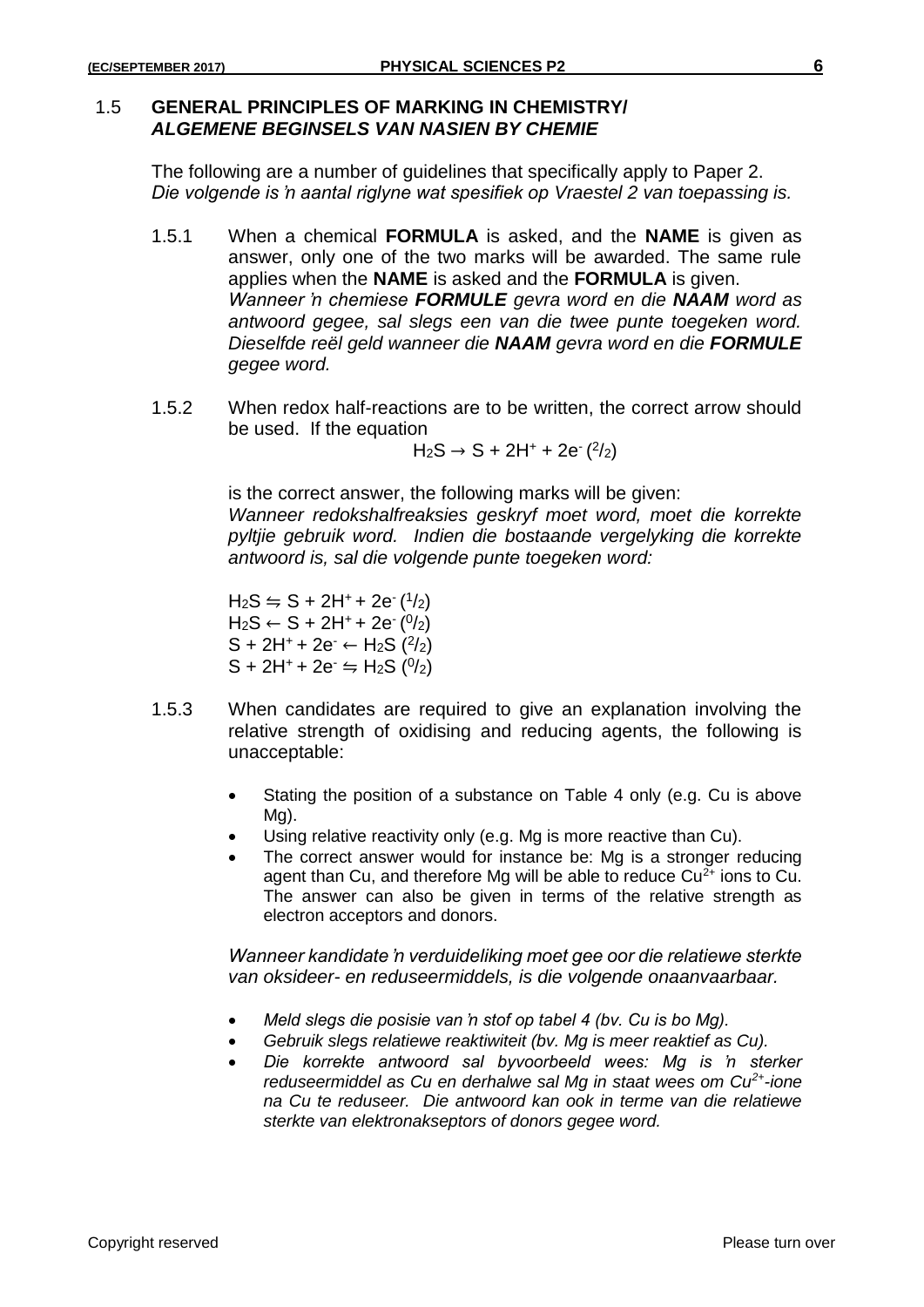- 1.5.4 One mark will be forfeited when the charge of an ion is omitted per equation. *Een punt sal verbeur word wanneer die lading van 'n ioon per vergelyking weggelaat is.*
- 1.5.5 The error carrying principle does not apply to chemical equations or half-reactions. For example, if a learner writes the wrong oxidation/reduction half-reaction in the sub-question and carries the answer to another sub-question (balancing of equations or calculations of  $\mathsf{E}^\mathfrak{g}{}_{\mathsf{cell}}$ ) then the learner is not credited for this substitution. *Die foutdraendebeginsel geld nie vir chemiese vergelykings of halfreaksies nie. Byvoorbeeld, indien 'n leerder die verkeerde oksidasie/reduksie-halfreaksie vir die subvraag skryf en die antwoord na 'n ander subvraag dra (balansering van vergelyking of E sel) dan word die leerder nie vir die substitusie gekrediteer nie.*
- 1.5.6 When a calculation of the cell potential of a galvanic cell is expected, marks will only be awarded for the formula if one of the formulae indicated on the data sheet (Table 2) is used. The use of any other formula using abbreviations etc. will carry no marks. *Wanneer 'n berekening van die selpotensiaal van 'n galvaniesesel verlang word, sal punte slegs vir die formule toegeken word as een van die formules op die gegewensblad (Tabel 2) gebruik word. Die gebruik van enige ander formule, die gebruik van afkortings, ens. Sal geen punte dra nie.*
- 1.5.7 In the structural formula of an organic molecule all hydrogen atoms must be shown. Marks will be deducted if hydrogen atoms are omitted. *In die struktuurformules van 'n organiese molekuul moet alle waterstofatome getoon word. Punte sal afgetrek word vir die weglating van waterstofatome.*
- 1.5.8 When a structural formula is asked, marks will be deducted if the candidate writes the condensed formula. *Wanneer 'n struktuurformule gevra word, sal punte afgetrek word indien die leerder die gekondenseerde formule skryf.*
- 1.5.9 When an IUPAC name is asked, and the candidate omits the hyphen (e.g. instead of 1-pentene the candidate writes 1 pentene), marks will be forfeited. *Wanneer die IUPAC naam gevra word en die koppelteken(s) in die naam word uitgelaat (bv. In plaas van pent-1-een of 1-penteen skryf 'n kandidaat pent 1 een of 1 penteen), sal punte verbeur word.*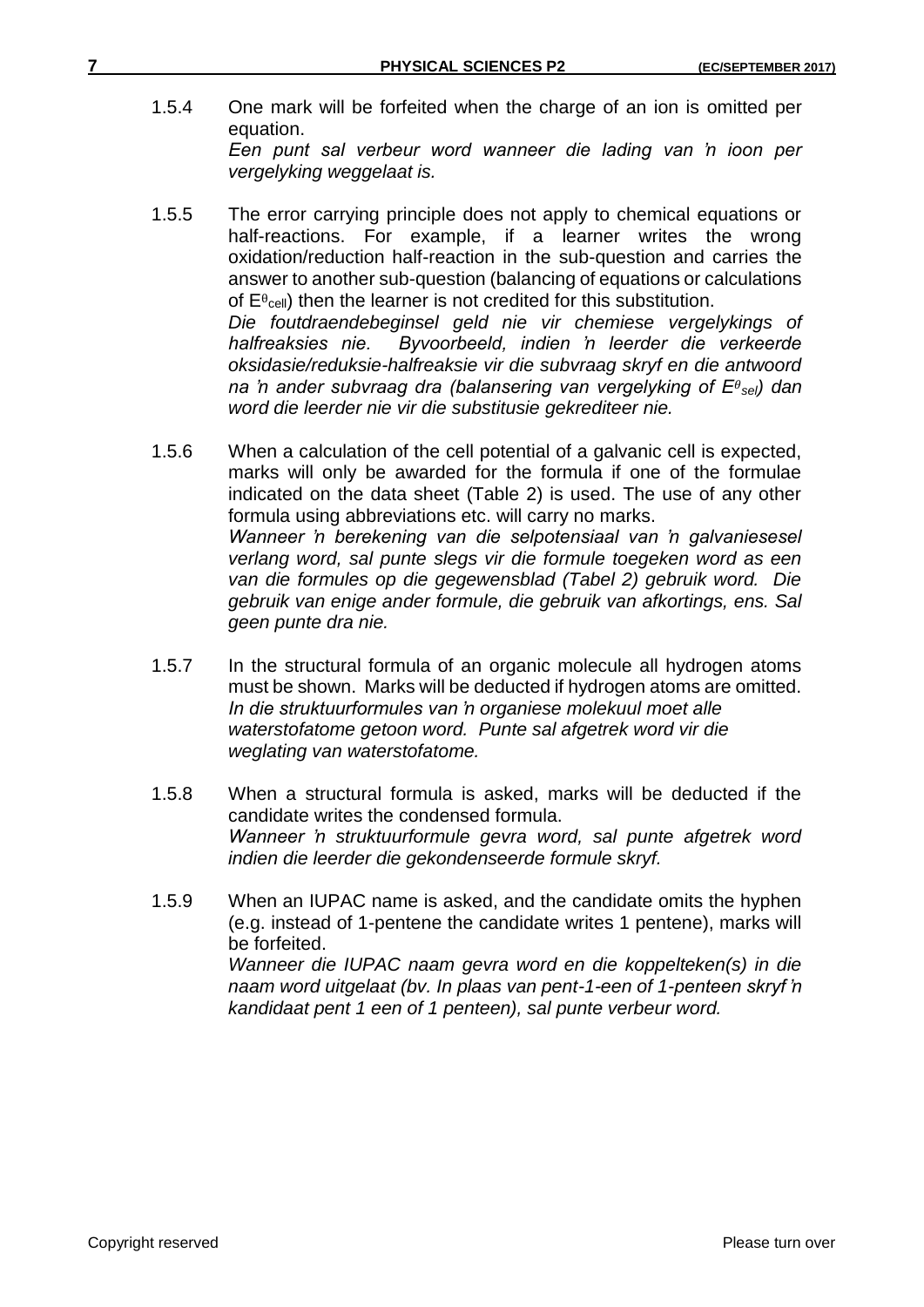| 1.1  | B√√            | (2)  |
|------|----------------|------|
| 1.2  | $D \checkmark$ | (2)  |
| 1.3  | $A \vee C$     | (2)  |
| 1.4  | $C \vee C$     | (2)  |
| 1.5  | $C \vee C$     | (2)  |
| 1.6  | $C \vee C$     | (2)  |
| 1.7  | $A \vee C$     | (2)  |
| 1.8  | B√√            | (2)  |
| 1.9  | $C \vee C$     | (2)  |
| 1.10 | $C \vee C$     | (2)  |
|      |                | [20] |

# **QUESTION/VRAAG 2**

| 2.1.1 B $\checkmark$ |                                                                                          |  |
|----------------------|------------------------------------------------------------------------------------------|--|
| 2.1.2 $F \checkmark$ |                                                                                          |  |
| 2.2.1                | pentan-2-one <del>√ ∕</del> /pentan-2-oon                                                |  |
|                      | Accept / Aanvaar: 2-pentanone/2-pentanoon<br>IF/AS pentanone/pentanoon one mark/een punt |  |

2.2.2 3-bromo-3,4-dimethylhexane/*3-broom-3,4-dimetielheksaan*

#### **Marking criteria/***Nasienriglyne:*

- Correct stem i.e.hexane l*Korrekte stam d.i. heksaan*
- $\bullet$  First substituent, bromo, correctly identified  $\checkmark$ *Eerste substituent, broom korrek geidentifiseer.*
- $\bullet$  Second substituent, dimethyl, correctly identified  $\checkmark$ *Tweede substituent, dimetiel, korrek geidentifiseer.*
- Subtract a mark for missing hyphens, commas , incorrect numbering. *Trek 'n punt af vir enige koppelteken, komma, verkeerde nommering.*
- 2.3.1 Ester  $\checkmark$  (1)





|           | Marking criteria/Nasienriglyne: |
|-----------|---------------------------------|
| $\bullet$ | Functional group correct./      |

- *Funksionele groep korrek* 1/2
- Whole structure correct.*/ Hele struktuur korrek.* 2/2

(2)

(3)



Copyright reserved **Please turn over the Copyright reserved** Please turn over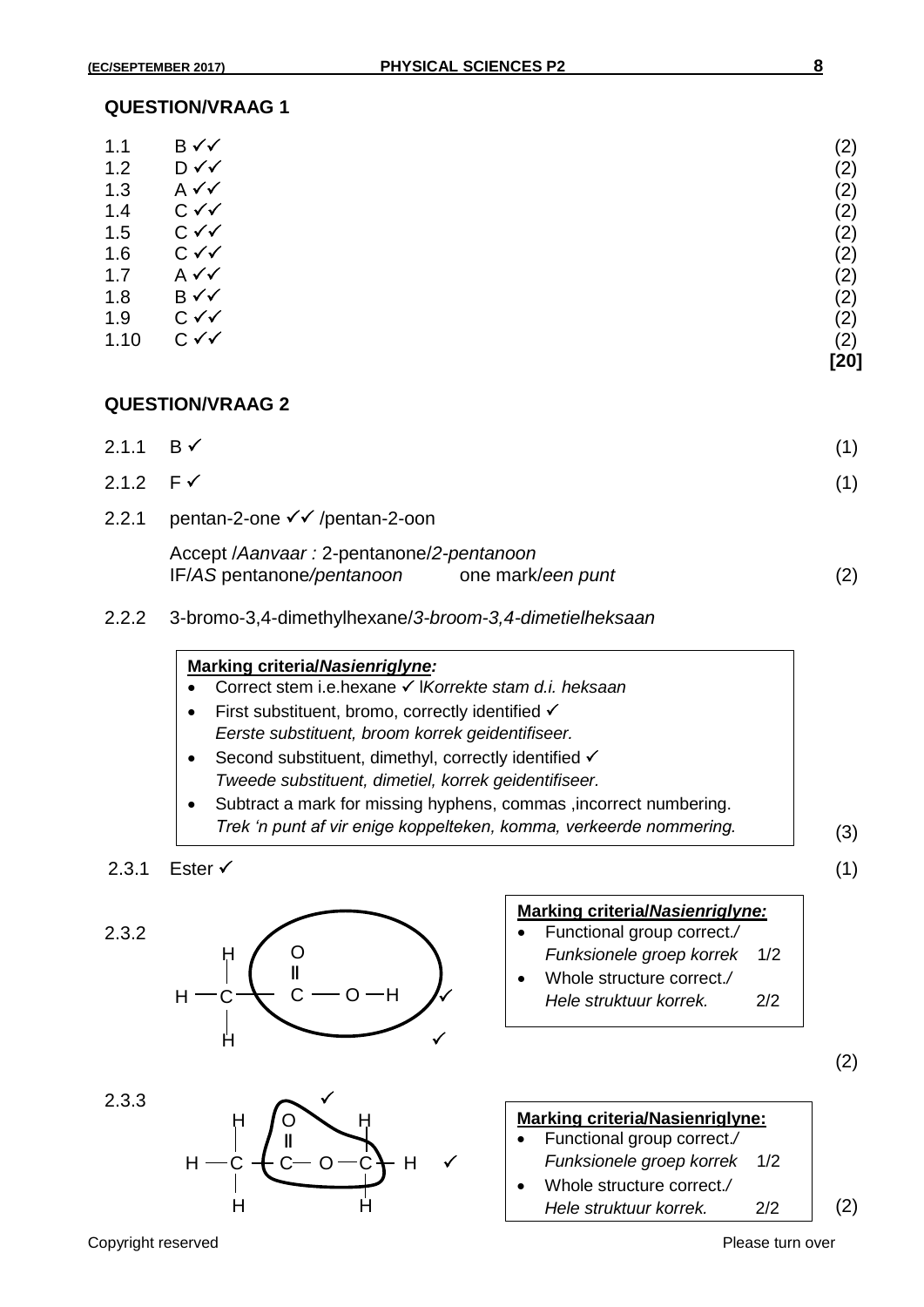| 9     |                        | <b>PHYSICAL SCIENCES P2</b>                                                                                                                                                              | (EC/SEPTEMBER 2017) |
|-------|------------------------|------------------------------------------------------------------------------------------------------------------------------------------------------------------------------------------|---------------------|
| 2.4.1 | formulae. $\checkmark$ | Organic molecules with the same molecular formula $\checkmark$ but different structural<br>Organiese molekules met dieselfde molekulêre formule, maar verskillende<br>struktuurformules. | (2)                 |
| 2.4.2 |                        | Ethyl V methanoate V / Etielmetanoaat                                                                                                                                                    | (2)                 |
| 2.5.1 |                        | Thermal $\checkmark$ /Termiese                                                                                                                                                           | (1)                 |
| 2.5.2 | $C_4H_{10}$            |                                                                                                                                                                                          | (1)<br>$[16]$       |
|       | <b>QUESTION/VRAAG3</b> |                                                                                                                                                                                          |                     |
| 3.1   |                        | Secondary √/Sekondêre                                                                                                                                                                    | (1)                 |
| 3.2   | 3.2.1                  | Substitution √/Substitusie                                                                                                                                                               | (1)                 |
|       | 3.2.2                  | Elimination ∕/dehydrohalogenation<br>Eliminasie /dehidrohalogenering                                                                                                                     | (1)                 |
|       | 3.2.3                  | Addition $\checkmark$ /hydration<br>Addissie/hidrasie                                                                                                                                    | (1)                 |

3.3



| Marking criteria/Nasienriglyne: |                           |     |  |
|---------------------------------|---------------------------|-----|--|
|                                 | Functional group correct  |     |  |
|                                 | Funksionele groep korrek. | 1/2 |  |
|                                 | Whole structure correct./ |     |  |
|                                 | Hele struktuur korrek.    | 2/2 |  |
|                                 |                           |     |  |

(2)

(5)

**[12]**





Accept/Aanvaar H<sub>2</sub>O

3.5 Concentrated **//Gekonsentreerd**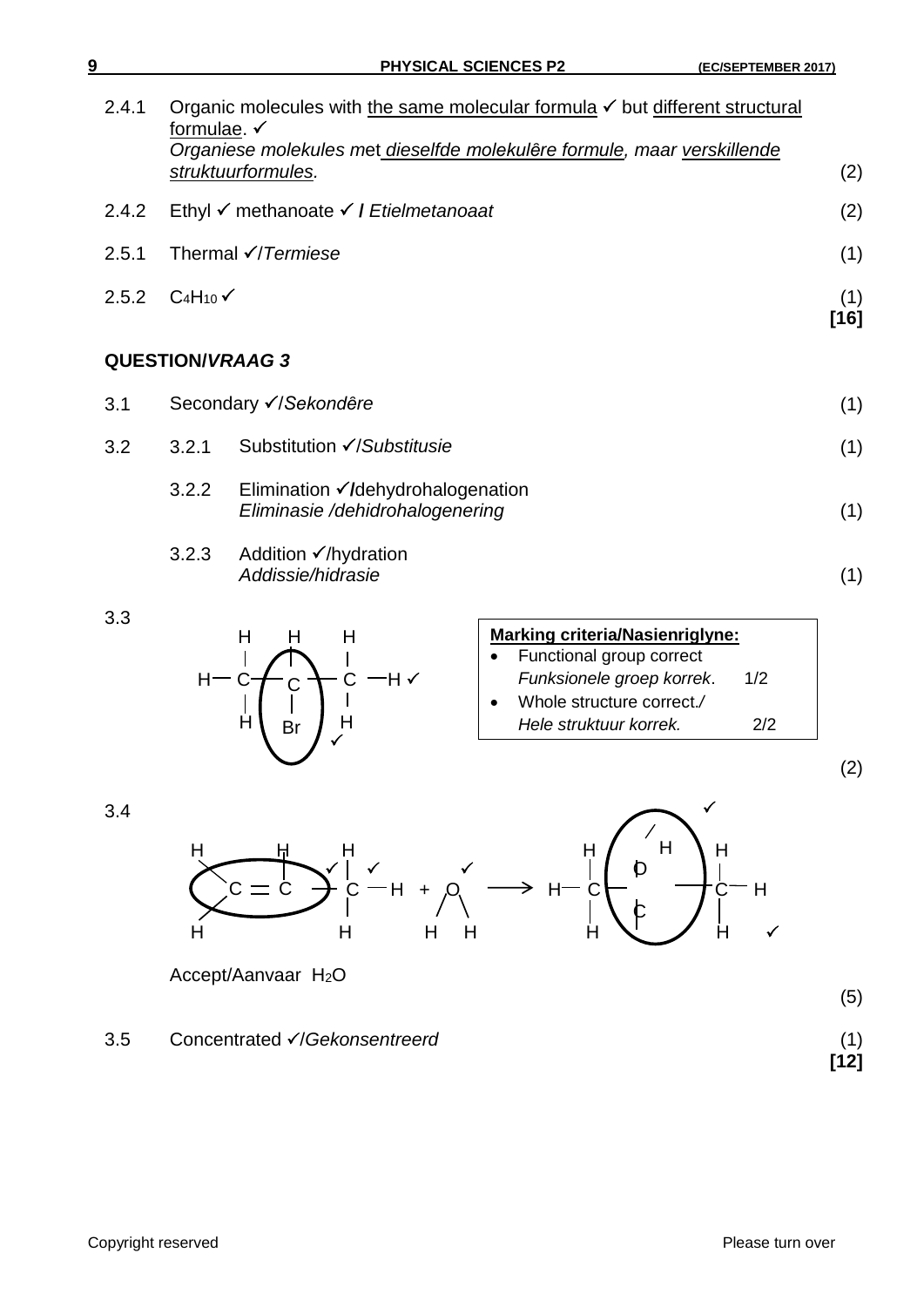- 4.1.1 The pressure exerted by a vapour at equilibrium with its liquid in a closed system. /*Die druk uitgeoefen deur 'n damp wat in ewewig met sy vloeistof in*   $n$  *geslote sisteem is.*  $\checkmark \checkmark$  (2 OR/OF 0) (2)
- 4.1.2 Molecular mass (size) **/***Molekulȇre massa (grootte)* (1)

4.1.3 **E** has two sides for hydrogen bonding and **F** has one **OR E** forms dimers *E het twee kante vir waterstofbindings en F het een OF E vorm dimere.* (1)

# 4.2.1 **From A to C/***Van A na C*

Chain length decreases/surface area decreases/More branches. Strength of intermolecular forces/London forces/dispersion forces/induceddipole forces decreases. Less energy needed to overcome/break intermolecular forces. √

*Kettinglengte neem af/oppervlaksarea neem af/Meer vertakkings. Sterkte van intermolekulȇre kragte/London kragte/dispersie kragte/geїnduseerde-dipool kragte neem af. Minder energie word benodig om die intermolekulêre kragte te oorkom/breek.* OR/*OF*

# **From C to A/***Van C na A*

Chain length increase/surface area increases/Less branches. Strength of intermolecular forces /London forces/dispersion forces/induceddipole forces increases Less energy needed to overcome/break intermolecular forces increases. <del>✓</del>

*Kettinglengte neem toe/oppervlaksarea neem toe/Minder vertakkings. Sterkte van intermolekulȇre kragte /London kragte/dispersie kragte/ geїnduseerde-dipool kragte neem toe. Meer energie word benodig om die intermolekulêre kragte te oorkom/breek.* (3)

4.2.2 Surface area  $\checkmark$  /Position of side (methyl) chain *Oppervlaks area/ Posisie van sy-(metiel)-ketting* (1)

4.2.3  $n(O_2) = V/V_m$  $= 96/24$   $\checkmark$  $= 4$  mol  $\overline{\phantom{0}}$  $n(C_6H_{14}) = 2/19 \times 4$  $= 0,42 \text{ mol}$ 

#### **Marking Criteria/Nasienriglyne**

- $\bullet$  Divide by/Verdeel deur 22,4 $\checkmark$
- Use ratio/Gebruik verhoudings
- Multiply by*/Vermenigvuldig met* 4163
- Final answer/Finale antwoord

Net energy released/  $=\overline{0}$ ,42 x - 4163  $\checkmark$  = -1 748 kJ/mol  $\checkmark$ *Netto energie vrygestel* 

**NOTE/***NOTA***:** Accept positive answer/*Aanvaar positiewe antwoord.* (4)

**[12]**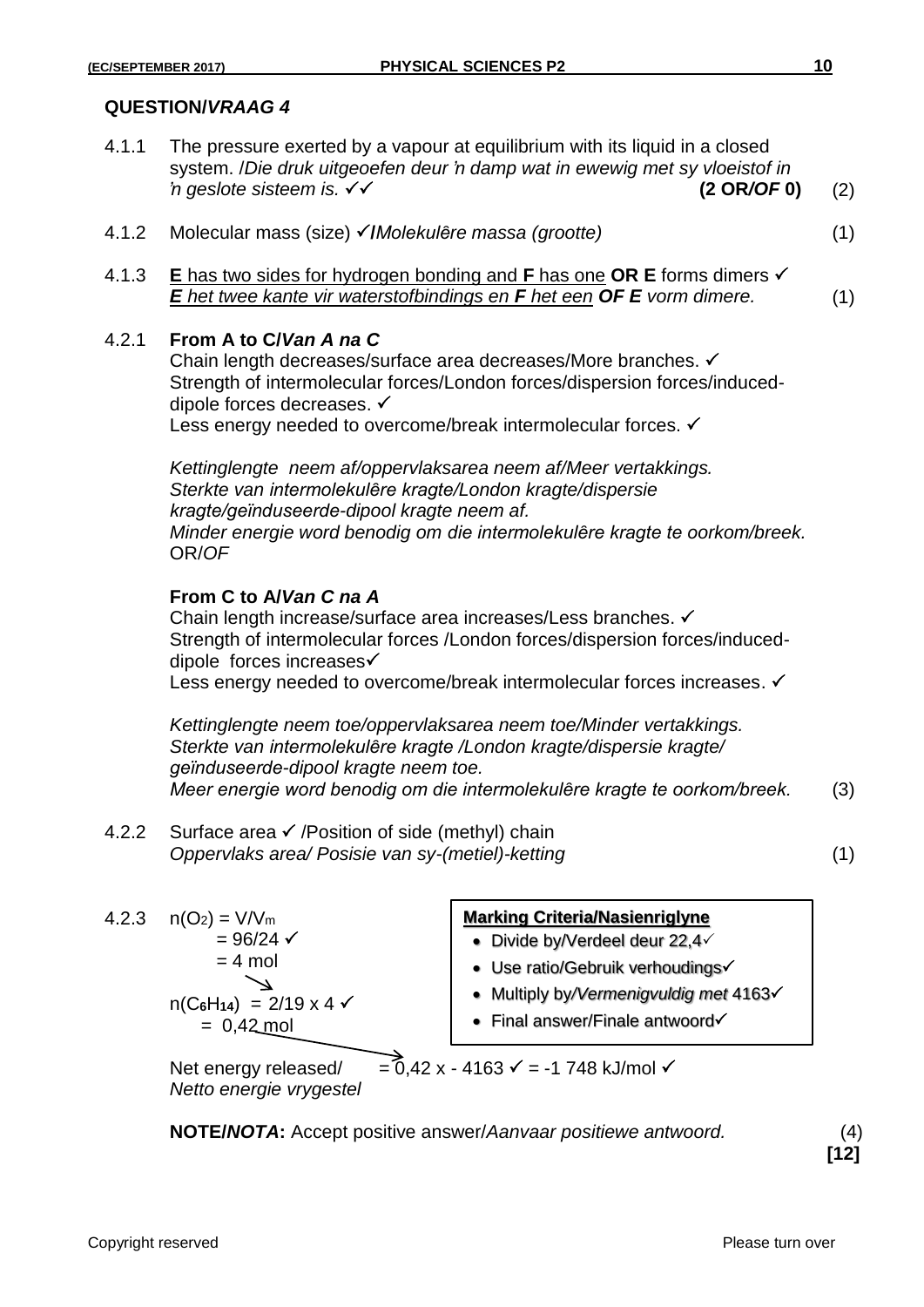| 5.1.1 | (Use zinc) powder $\checkmark$ / Increase surface area (of zinc)<br>(Gebruik sink) poeier / Vergroot oppervlakarea (van sink)           | (1) |
|-------|-----------------------------------------------------------------------------------------------------------------------------------------|-----|
| 5.1.2 | Increase (temperature) $\checkmark$ / Heat<br>Verhoog (temperatuur)/ Hitte                                                              | (1) |
| 5.2.1 | Reaction is complete $\checkmark$ / Reaction stops/Zinc is used up/ Sink is opgebruik.<br>Reaksie is volledig (voltooi) / Reaksie stop. | (1) |
| 5.2.2 | $t_1$                                                                                                                                   |     |
|       | Gradient highest√ / Steepest gradient<br>Grootste gradient/Steilste gradiënt                                                            | (2) |
| 5.3.1 |                                                                                                                                         |     |



# **Criteria for graph Mg/Riglyne vir grafiek Mg**

- Shape as shown with a steeper gradient below graph of Zn, starting from the same point and ends at the same point. $\checkmark$ *Vorm soos aangedui met steiler gradient, onder grafiek van Zn, begin by dieselfde punt en eindig by dieselfde punt.*  **Graph becomes horizontal in less time**
- 

(2)

- 5.3.2  $Cu^{2+}$  is a stronger oxidising agent than  $H^+ \checkmark$  OR  $H^+$  is a weaker oxidising agent than  $\overline{Cu^{2+}}$ *Cu2+ is 'n sterker oksideermiddel as H<sup>+</sup>OF H<sup>+</sup>is 'n swakker oksideermiddel as Cu2+* (2)
- 5.4.1 Decrease in temperature  $\checkmark$ *Afname in temperatuur* (1)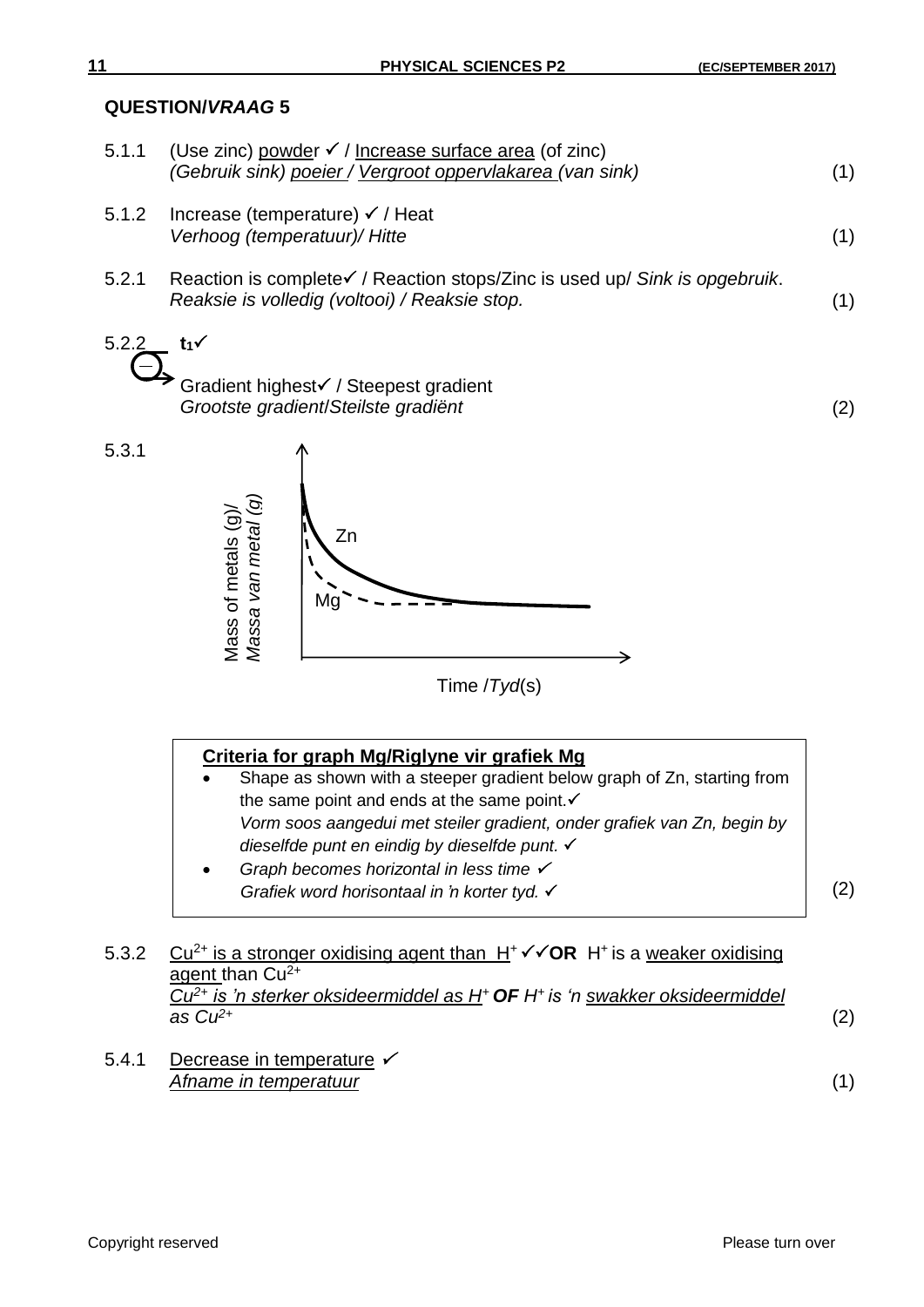- 5.4.2 Increase in temperature increases reaction rate.  $\checkmark$ 
	- $\bullet$  Kinetic energy of particles increases as temperature increases.  $\checkmark$
	- More particles will have sufficient/enough (kinetic) energy/  $E_k \ge E_A$ .
	- More effective collisions per unit time/second. ✓
	- *Toename in temperatuur verhoog die reaksietempo.*
	- *Kinetiese energie van deeltjies neem toe soos temperatuur toeneem.*
	- *Meer deeltjies het genoegsame (kinetiese) energie/ E<sup>k</sup> ≥ EA.*
	- *Meer effektiewe botsings per eenheidstyd/sekonde.*

# *OR***/***OF*

- Decrease in temperature decreases reaction rate  $\checkmark$
- Kinetic energy of particles decreases as temperature decreases √
- Less particles will have sufficient/enough (kinetic) energy/E<sub>k</sub> ≥ E<sub>A</sub>.
- $\bullet$  Less effective collisions per unit time/second.  $\checkmark$
- *Afname in temperatuur verlaag die reaksietempo.*
- *Kinetiese energie van deeltjies neem af as temperatuur verlaag*
- *Minder deeltjies het genoegsame (kinetiese) energie/E<sup>k</sup> ≥ EA.*
- *Minder effektiewe botsings per eenheidstyd./sekonde.* (4)

**[14]**

# **QUESTION/VRAAG 6**

| 6.1<br>A reaction is reversible when products can be converted back to reactants. $\checkmark\checkmark$<br>'n Reaksie is omkeerbaar wanneer produkte terug omgeskakel kan word in |                                           |     |
|------------------------------------------------------------------------------------------------------------------------------------------------------------------------------------|-------------------------------------------|-----|
|                                                                                                                                                                                    | $(2 \text{ or } 0)$<br>reagense.          | (2) |
| 6.2.1                                                                                                                                                                              | Decreases $\checkmark$ / Verminder        | (1) |
|                                                                                                                                                                                    | 6.2.2 Increases $\checkmark$ / Vermeerder | (1) |
| 6.3                                                                                                                                                                                | 10 <sup>-3</sup> $\checkmark$             |     |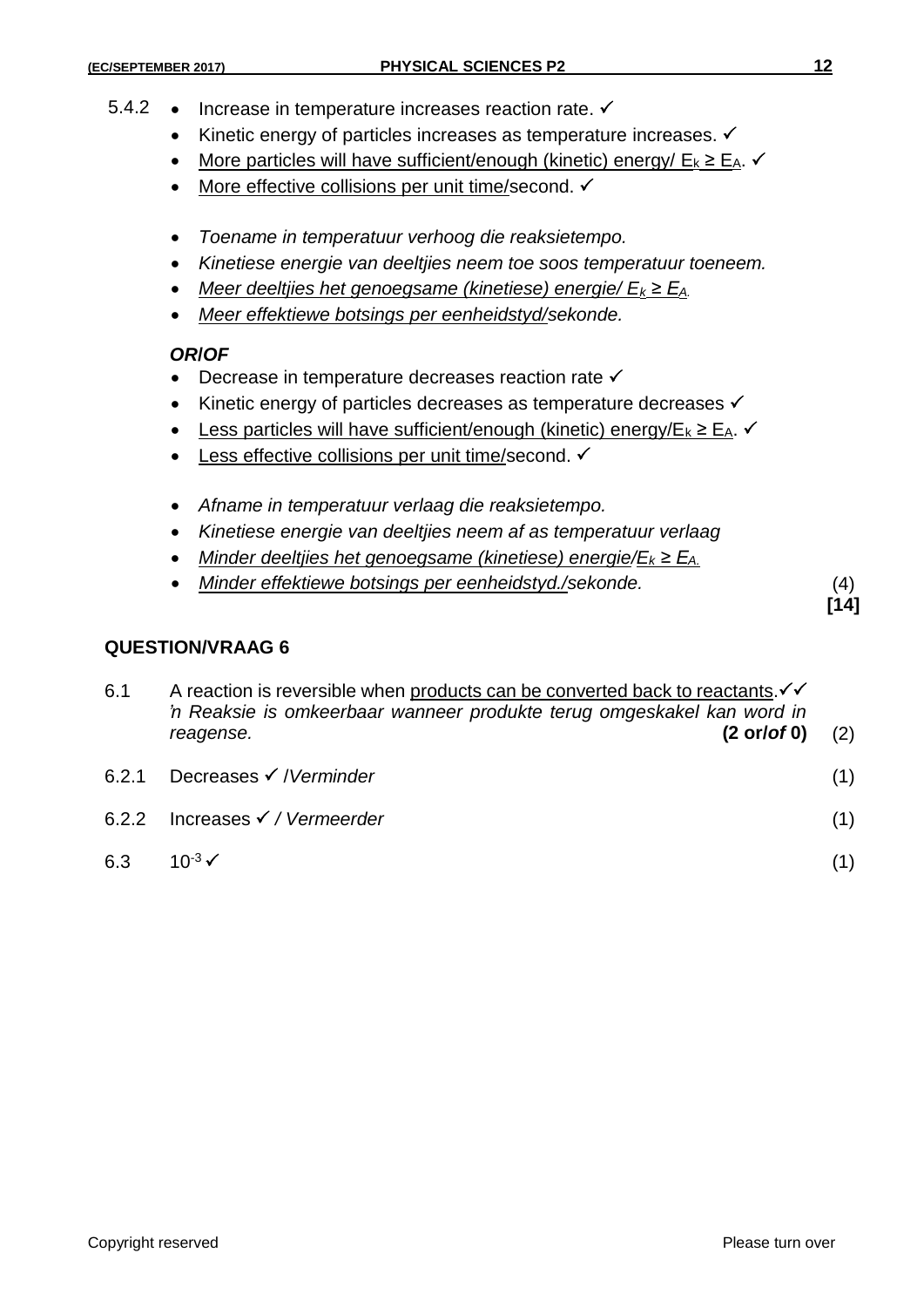# 6.4 **Marking Criteria/Nasienriglyne:**

- **Equilibrium n(AX<sub>2</sub>)** = Equilibrium  $c(AX_2) \times V \checkmark$ *Ewewig n(AX2) = Ewewig c(AX2) x V*
- Change in  $n(AX_2)$  = equilibrium  $n(AX_2)$  initial  $n(NH_3)$   $\checkmark$ *Verandering n*(NH3) *= ewewig n*(NH3) *– aanvanklik n*(NH3)
- USE RATIO for change in  $n(AX_2)$  and change in  $n(X_2)$  change.  *GEBRUIK VERHOUDINGS vir verandering in n(AX2) verandering in n(X2).*
- $n$ (equilibrium) =  $n$ (initial) n (change) for  $n(X_2)$   $\checkmark$ *n(ewewig) = n(aanvanklik) – n(verandering) vir n(X2)*
- Divide equilibrium  $n(X_2)$  by V to calculate equilibrium  $c(X_2)$ . *Verdeel ewewig n(X2) deur V om ewewig c(X2)te bereken.*
- Correct  $K_c$  expression (formulae in square brackets). $\checkmark$ *Korrekte Kc-uitdrukking (formules in vierkant hakies)*
- Substitution of concentrations into  $K_c$  expression.  $\checkmark$ *Vervanging van konsentrasies in Kc-uitdrukking.*
- *Final answer/Finale antwoord: 1,84 dm-3*

#### **POSITIVE MARKING from QUESTION 6.3 POSITIEWE NASIEN vanaf VRAAG 6.3 OPTION/***OPSIE 1* **+**

|                                     | 3X <sub>2</sub>              | 2AX <sub>2</sub>    |                    |
|-------------------------------------|------------------------------|---------------------|--------------------|
| ninitial(mol)                       | 0,46                         | O                   |                    |
| $n_{\text{aanvanklik}}(\text{mol})$ |                              |                     |                    |
| n <sub>change</sub> (mol)           | $0,15$ V                     | $+0.1 V \checkmark$ | Ratio √/Verhouding |
| $n_{verandering}(mol)$              |                              |                     |                    |
| nequilibrium(mol)                   | $0,46 - 0,15$ V $\checkmark$ | $0.1 V \checkmark$  |                    |
| $n_{\text{ewewig}}(\text{mol})$     |                              |                     |                    |
| $C$ equilibrium $(mol.dim^{-3})$    | $0,46 - 0,15$ $\checkmark$   | 0,1                 |                    |
| $C_{\text{ewewiq}}(mol.dim^{-3})$   |                              |                     |                    |
|                                     |                              |                     |                    |

 $K_c = [AX_2]^2 / [X_2]^3 \checkmark$  $10^{-3} = (0,1)^2 / (0,46 / V - 0,15)^3$  $V = 0.2$  dm  $3\sqrt{ }$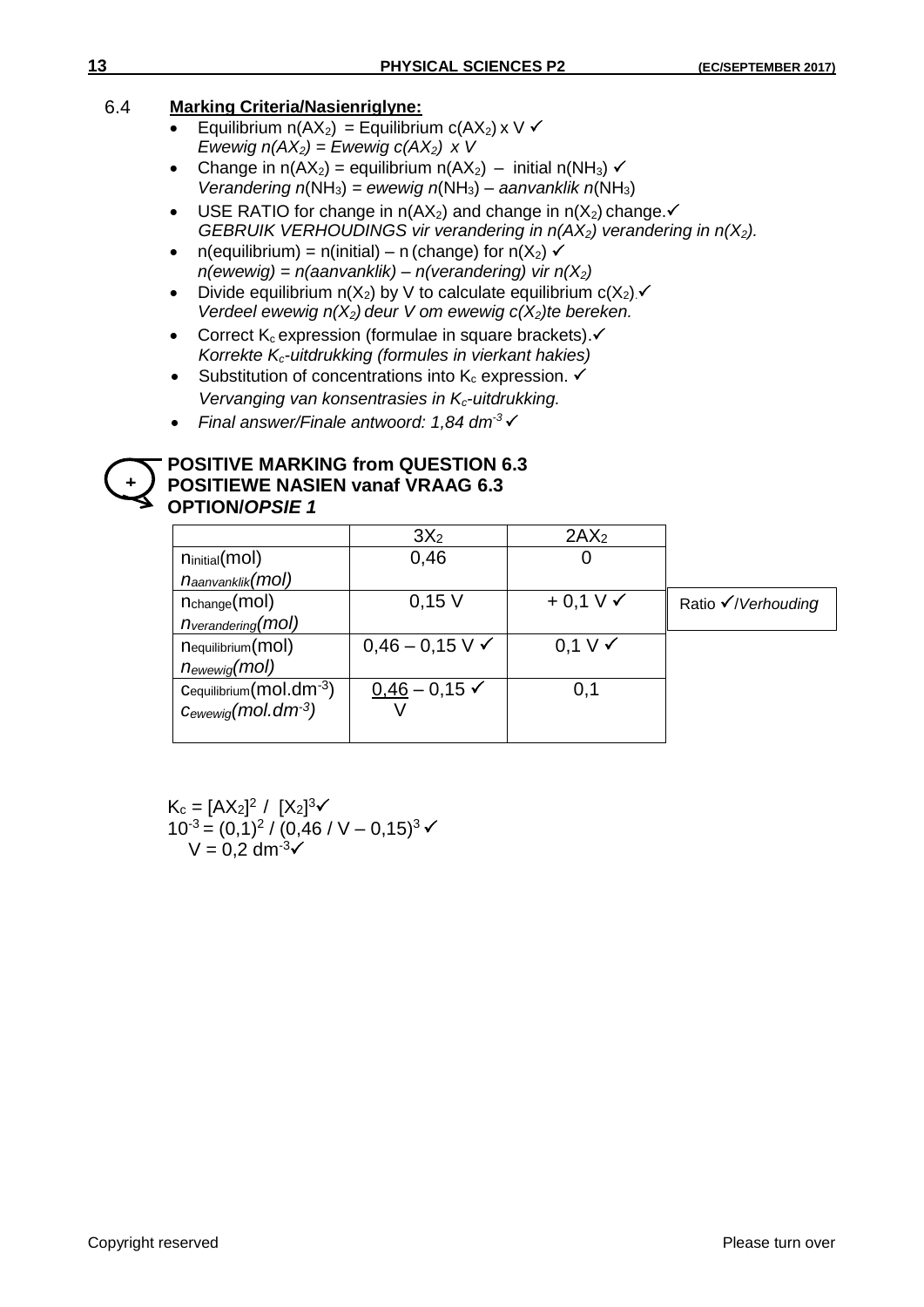# **OPTION/***OPSIE 2*

$$
K_c = [AX_2]^2 / [X_2]^3 \checkmark
$$
  
10<sup>-3</sup> = (0,1)<sup>2</sup> / [X<sub>2</sub>]<sup>3</sup>  
[X<sub>2</sub>] = 2,15 mol.dim<sup>-3</sup>

|                                     | 3X <sub>2</sub>          | 2AX <sub>2</sub>      |                    |
|-------------------------------------|--------------------------|-----------------------|--------------------|
| n <sub>initial</sub> (mol)          | $2,15$ V + 0,15 V = 0,46 |                       |                    |
| $n_{\text{aanvanklik}}(\text{mol})$ |                          |                       |                    |
| $n_{change}(mol)$                   | $-0,15$ V                | $0,1 \vee \checkmark$ | Ratio/Verhouding √ |
| $n_{verandering}(mol)$              |                          |                       |                    |
| n <sub>equilibrium</sub> (mol)      | $2,15 \vee \checkmark$   | $0,1V \checkmark$     |                    |
| $n_{\text{ewewig}}(\text{mol})$     |                          |                       |                    |
| Cequilibrium(mol.dm-3)              | 2,15                     | 0,1                   |                    |
| $C_{\text{ewewig}}(mol.dim^{-3})$   |                          |                       |                    |
|                                     |                          |                       |                    |

2,15 V + 0,15 V = 0,46  $\checkmark$  $V = 0.2$  dm<sup>3</sup> $\checkmark$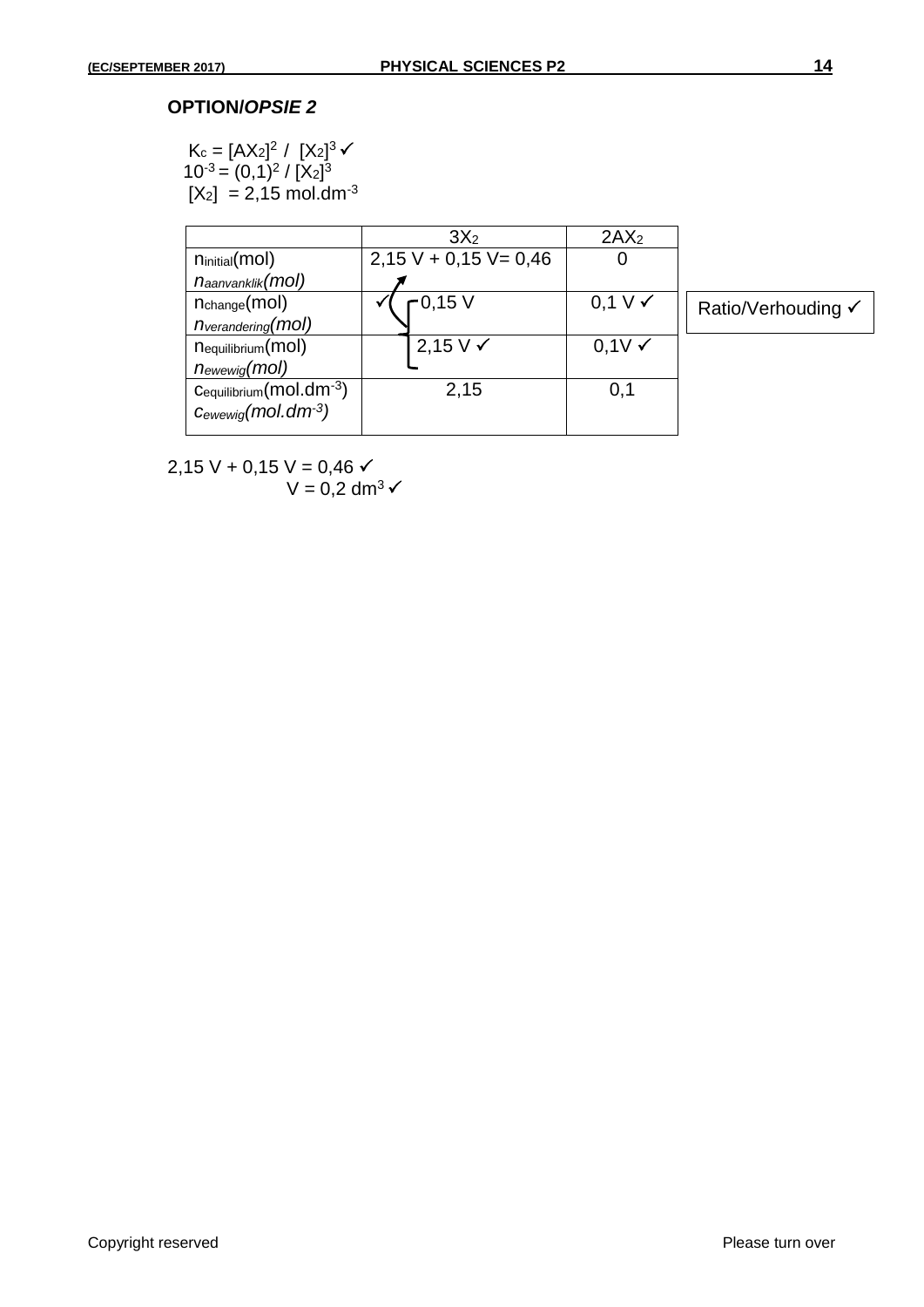# **OPTION/***OPSIE* **3**

USING CONCENTRATIONS/*GEBRUIK KONSENTRASIES*

 $K_c = [AX_2]^2 / [X_2]^3 \checkmark$  $10^{-3} = (0,1)^2 / [X_2]^3$  $[X_2] = 2,15 \text{ mol.dim}^3$ 

|              | 3X <sub>2</sub>     | 2AX <sub>2</sub> |                    |
|--------------|---------------------|------------------|--------------------|
| Cinitial     | $2,15 + 0,15 = 2,3$ |                  |                    |
| Caanvanklik  |                     |                  |                    |
| Cchange      | 0,15                | $0,1 \checkmark$ | Ratio/Verhouding √ |
| Cverandering |                     |                  |                    |
| Cequilibrium | 2,15                | $0,1 \checkmark$ |                    |
| Cewewig      |                     |                  |                    |

 $c = n/V \checkmark$  $2,3 = 0,46$  /V  $\checkmark$  $V = 0.2$  dm<sup>-3</sup>  $\times$  (8)

# 6.5 Decreases*/Neem af*



- An increase in temperature causes a decrease in  $K_c \checkmark$ When the temperature is increased, the reaction that will oppose this
- increase in temperature, will be favoured.  $\checkmark$
- Reverse reaction is favoured by a decrease in temperature. ✓
- *'n Toename in temperatuur veroorsaak 'n afname in Kc.*
- *Wanneer die temperatuur toeneem, sal die reaksie wat die toename in temperatuur teenwerk, bevoordeel word.*
- *Die terugwaartse reaksie word bevoordeel deur 'n afname in temperatuur.*

# **OR***/OF*

- The forward reaction is exothermic.  $\checkmark$
- An increase in temperature favours the endothermic reaction.  $\checkmark$
- The reverse reaction is favoured.  $\checkmark$
- *Die voorwaartse reaksie is eksotermies.*
- *'n Toename in temperatuur bevoordeel die endotermiese reaksie.*
- *Die terugwaartse reaksie word bevoordeel.* (4)

**[18]**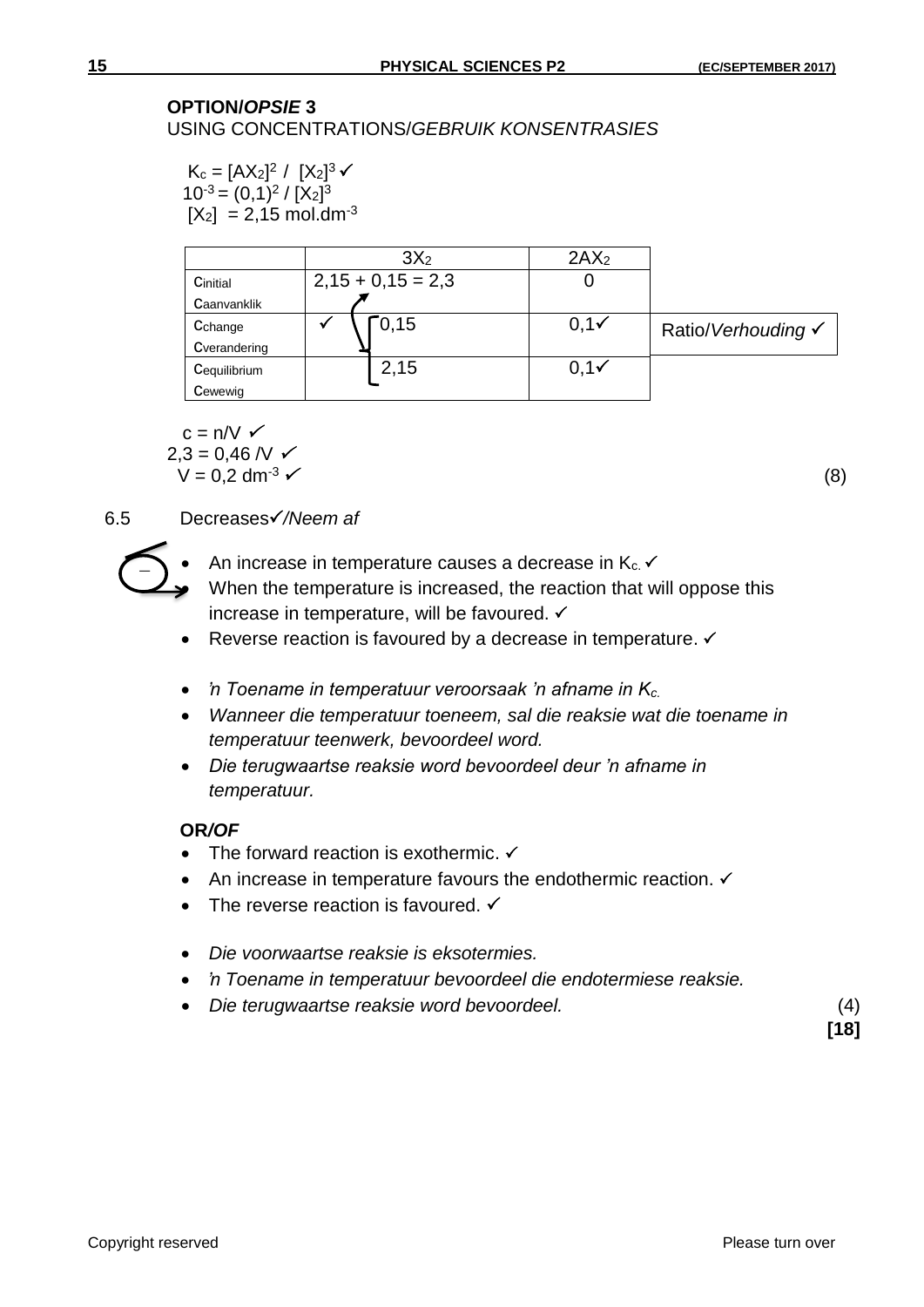| 7.1.1 | Hydrolysis <i>√ /Hidroliese</i>                                                                                                                                                                                                             | (1) |
|-------|---------------------------------------------------------------------------------------------------------------------------------------------------------------------------------------------------------------------------------------------|-----|
| 7.1.2 | Weak $\checkmark$ /Swak<br>$K_b$ value/waarde is < 1 $\checkmark$<br>OR/OF<br>$K_b$ value is low $\checkmark$ / $K_b$ waarde is laag                                                                                                        | (2) |
| 7.1.3 | Acids <del>V</del> /Sure<br>Both act as proton $(H^*)$ donors $\checkmark$ /Donate protons $(H^*)$ /Lose protons $(H^*)$<br>Beide tree op as proton (H <sup>+</sup> ) skenkers/Proton(H <sup>+</sup> ) skenkers/Verloor<br>proton $(H^*)$ . | (2) |
| 7.2.1 | Burette $\checkmark$ /buret                                                                                                                                                                                                                 | (1) |
|       |                                                                                                                                                                                                                                             |     |
| 7.2.2 | 20 cm <sup>3</sup> $\checkmark$                                                                                                                                                                                                             | (1) |
| 7.2.3 | <b>POSITIVE MARKING from QUESTION 7.2.2/</b><br><b>POSITIEWE NASIEN vanaf VRAAG 7.2.2</b>                                                                                                                                                   |     |
|       | $n = CV \checkmark$                                                                                                                                                                                                                         |     |
|       | $n(NaOH) = 0.2 \times 20/1000 \, \text{V} = 0.004 \, \text{mol} \, \text{V}$ (4 x 10 <sup>-3</sup> mol)                                                                                                                                     | (3) |
| 7.2.4 | <b>POSITIVE MARKING FROM QUESTION 7.2.3/</b><br><b>POSITIEWE NASIEN VANAF VRAAG 7.2.3</b>                                                                                                                                                   |     |
|       | $n(H_2) = \frac{1}{2} (0.004) \checkmark = 0.002 \text{ mol } (2 \times 10^{-3} \text{ mol})$                                                                                                                                               |     |
|       | c(H <sub>2</sub> X)= n / V = 0,002/ (40/1000) $\checkmark$ = 0,05 mol.dm <sup>-3</sup>                                                                                                                                                      |     |
|       | $pH = -log[H_3O^+]$ $\checkmark$ = - $log(2 \times 0.05)$ $\checkmark$ = 1 $\checkmark$                                                                                                                                                     | (5) |
|       | <b>Marking Criteria/Nasien riglyne:</b><br>Use of ratio/Gebruik verhouding NaOH: $H_2X \checkmark$<br>$\bullet$<br>Substitution into $c = n/V$ to calculate $n(H_2X)$ .<br>Substitusie in $c = n/V$ om $n(H_2X)$ te bereken. $\checkmark$   |     |

- Use formule/Gebruik formule:  $pH = -log [H<sub>3</sub>O<sup>+</sup>]$
- Substitution of 2 x  $c(H_2X)$  into  $[H_3O^+]\checkmark/$ *Substitusie van 2 x c(H2X) in [H3O + ]*
- Final answer/*Finale antwoord*



7.2.5 Neutral / *Neutraal*

(Titration of) strong base with a strong acid.  $\checkmark$ *(Titrasie van) 'n sterk basis met 'n sterk suur.* (2)

**[18]**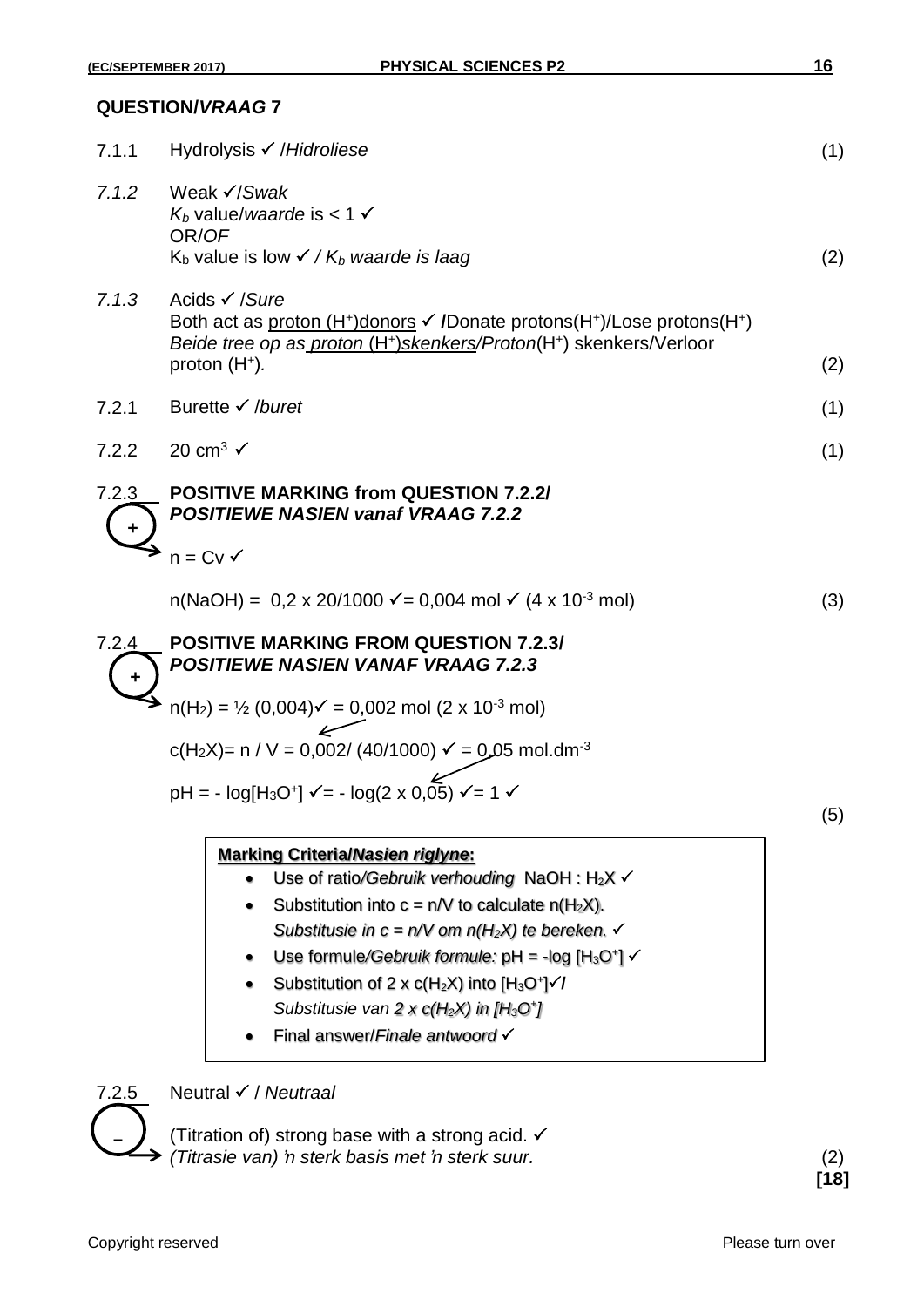| 8.1   | It is solution/liquid/dissolved substance $\checkmark$ that conducts electricity through<br>the movement of ions. $\checkmark$<br>Dit is 'n oplossing/vloeistof/opgeloste stof wat elektrisiteit gelei deur die<br>beweging van ione.                                                                        | (2) |  |  |
|-------|--------------------------------------------------------------------------------------------------------------------------------------------------------------------------------------------------------------------------------------------------------------------------------------------------------------|-----|--|--|
| 8.2   | Positive $\checkmark$ /Positief                                                                                                                                                                                                                                                                              |     |  |  |
|       | It is the cathode. V/Dit is die katode.<br>OR/OF<br>It is the electrode where reduction takes place.                                                                                                                                                                                                         |     |  |  |
|       | Dit is die elektode waar reduksie plaasvind.                                                                                                                                                                                                                                                                 | (2) |  |  |
| 8.3.1 | 1 mol.dm $3\checkmark$                                                                                                                                                                                                                                                                                       | (1) |  |  |
| 8.3.2 | $\checkmark$ $\checkmark$ $\checkmark$<br>Ti (s)/ Ti <sup>3+</sup> (aq) // Ag <sup>+</sup> (aq)/ Ag(s) Accept/Aanvaar Ti/ Ti <sup>3+</sup> // Ag <sup>+</sup> / Ag                                                                                                                                           | (3) |  |  |
| 8.4   | $E^0$ cell/sel = $E^0$ cathode/katode – $E^0$ anode $\checkmark$<br>2,43 = 0,80 $\checkmark$ − $E^0$ anode $\checkmark$<br>$E^0$ <sub>anode</sub> = -1,63 V $\checkmark$                                                                                                                                     |     |  |  |
|       | Notes/Aantekeninge:<br>Accept any other correct formula from the data sheet./Aanvaar enige ander<br>korrekte formule vanaf gegewensblad.<br>Any other formula using unconventional abbreviations, e.g. $E^0_{cell} = E^0_{OA} - E^0_{RA}$<br>Enige ander formule wat onkonvensionele afkortings gebruik, bv. |     |  |  |
|       | $E^0_{\text{self}} = E^0_{\text{OM}} - E^0_{\text{RM}}$ gevolg deur korrekte vervangings:<br>3/4                                                                                                                                                                                                             | (4) |  |  |
| 8.5   | $3 \text{ Mg} + 2 \text{ Ti}^{3+} \checkmark \ \Rightarrow 3 \text{ Mg}^{2+} + 2 \text{ Ti} \checkmark \ \checkmark$ balancing /balansering                                                                                                                                                                  |     |  |  |
|       | $Droductc \, \checkmark$<br>Ralancing √<br>Peactante √                                                                                                                                                                                                                                                       |     |  |  |

Reactants V Products V Balancing V *Reagense Produkte Balansering*

Accept single arrow*/Aanvaar enkelpyltjie* (3)

# **QUESTION/***VRAAG* **9**

- 9.1 Negative **/** *Negatief*
- 9.2 To improve (electrical) conductivity.  $\checkmark$ *Om (elektriese) geleiding te verbeter.* (1)
- 9.3 Decreases **√**/Afneem

 $Cu \rightarrow Cu^{2+} + 2e^- \checkmark$  / Ignore phases/*Ignoreer fases* (3)

**[17]**